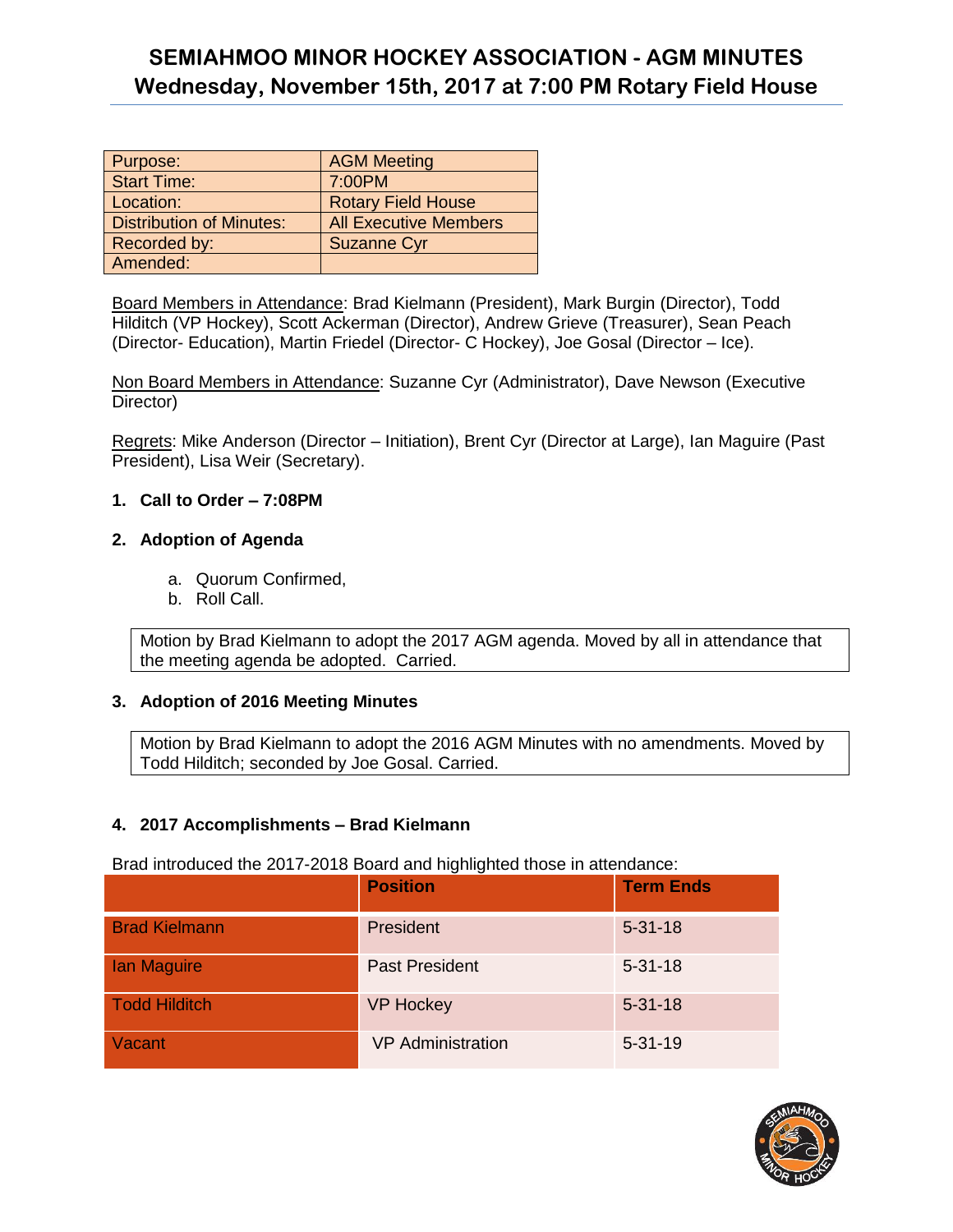| <b>Lisa Weir</b>      | Secretary                        | $5 - 31 - 18$ |
|-----------------------|----------------------------------|---------------|
| <b>Line Grantham</b>  | Registrar                        | $5 - 31 - 19$ |
| <b>Andrew Grieve</b>  | <b>Treasurer</b>                 | $5 - 31 - 19$ |
| <b>Mike Anderson</b>  | <b>Initiation Coordinator</b>    | $5 - 31 - 19$ |
| Vacant                | <b>Risk Manager</b>              | $5 - 31 - 18$ |
| <b>Sean Peach</b>     | Director - Education             | $5 - 31 - 18$ |
| <b>Scott Ackerman</b> | Capital Planning/Sponsorship     | $5 - 31 - 18$ |
| <b>Mark Burgin</b>    | <b>Director - Communications</b> | $5 - 31 - 18$ |
| <b>Joe Gosal</b>      | <b>Ice Allocator</b>             | $5 - 31 - 19$ |
| <b>Martin Friedel</b> | Director - C Hockey              | $5 - 31 - 18$ |
| <b>Brent Cyr</b>      | Director at Large                | $5 - 31 - 19$ |

#### **5. Appoint the Auditors for the ensuing year.**

Motion to appoint Masuch & Mellios LLP as the auditors for the upcoming season. Moved by Todd Hilditch; Seconded by Sean Peach. All in favour.

**6.** Appoint the Solicitor for the ensuing year.

Motion to appoint North Rose Fulbright as the solicitors for the upcoming season. Moved by Joe Gosal; Seconded by Scott Ackerman. All in favour.

#### **7. Summary of Association Accomplishments**

- In their inaugural year our two Juvenile C teams, for players 18-20, won league and playoff banners
- Thirteen players from 2017 Midget/Bantam teams moved on to Junior or Major Midget **Hockey**
- $\bullet$  SEMI Alum Michael Rasmussen drafted  $9<sup>th</sup>$  overall to Detroit Red Wings
- Four SEMI Bantam Players attended BC Hockey Provincial High Performance Camp for U16 level
- One SEMI Bantam Player selected in WHL Bantam Draft
- Six graduating players awarded SEMI Scholarships
- Another successful Tiletown Summer Camp, featuring Ron Davidson
- Fifth year using Hockey Canada Rep selection process improvements being made every year
- Hosted Pee Wee A4 PCAHA Final 4 and Midget Scholarship game
- Successful summer movie night fundraiser and SEMI Hockey Dance

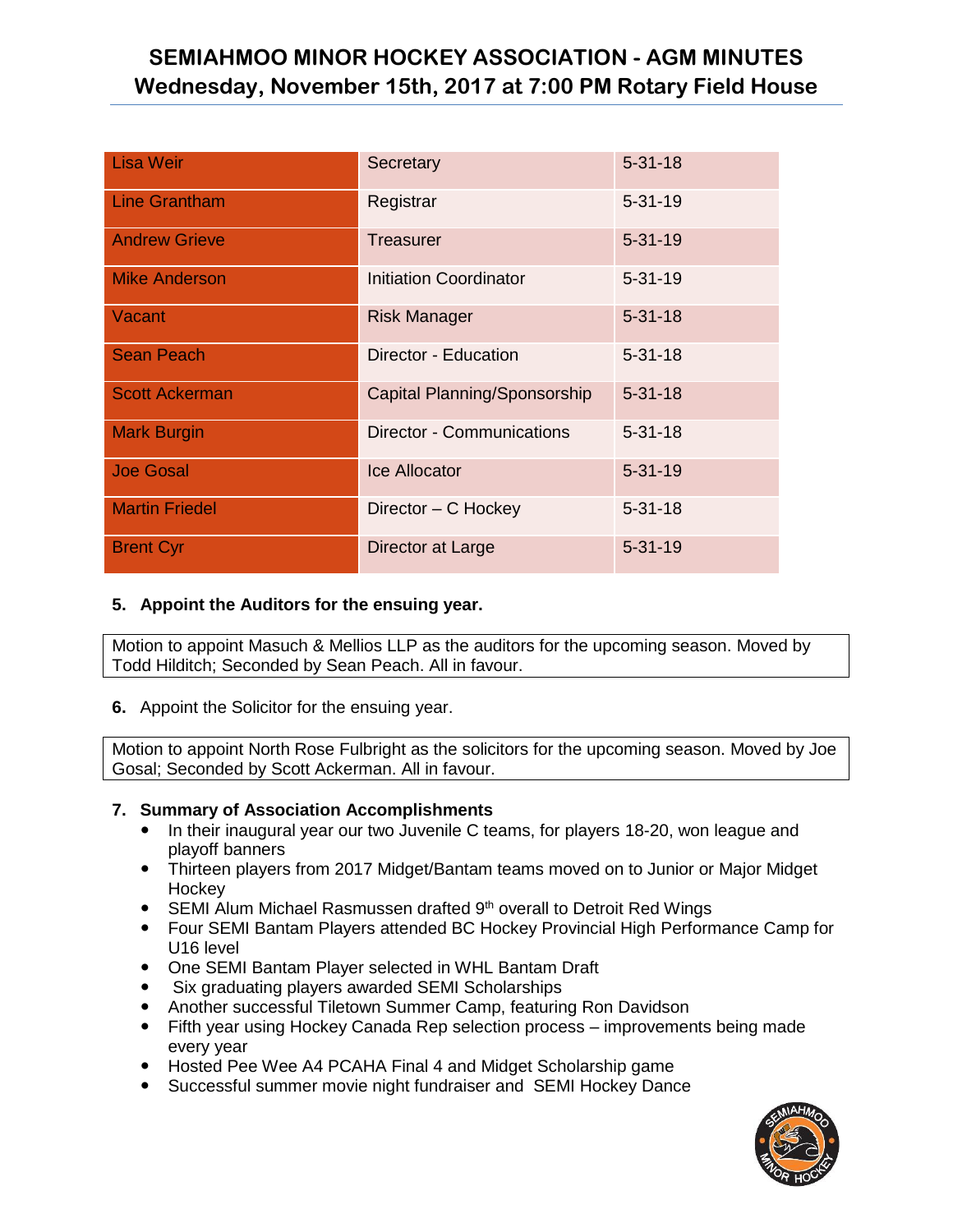- Hosted Annual Christmas Challenge Atom and Pee Wee tourneys
- Upgraded semihockey.ca, more user friendly and mobile capable
- 13 rep teams in place this year, including 15 Professional non-parent coaches/asst. coaches
- Continued consistent approach to player development with Shane Kuss, Matt Erhart, Rob Bishop, Chris Rengert, Matt Muscardin, Darin Vetterl, Kim Marfleet, Angelo Maggio
- Increased use of professional coach development in C hockey with regular weekly practices
- Continued Atom Prospects program to provide more low cost, local development for players in Atom C, and added Pee Wee version
- Offering our fourth season of Initiation Pond Hockey, now moved to South Surrey
- Continued to be leaders in Cross-ice hockey for Initiation and Novice. Hockey Canada has now mandated this across the country for all under Atom hockey
- Initiation Winter Classic was a huge success
- Established new "March Madness" Tournament for this season
- Created a partnership with Earl Marriott Secondary to offer a High-Performance Hockey Academy for high school aged kids in Spring
- Partnered with Vancouver Canucks on a successful Intro to Hockey program, giving 50 kids a chance to start playing
- Established Asurion Cup food bank initiative donating almost 3000lbs of food to local charity.

#### **8. Executive Director's Report – Dave Newson**

Dave summarized program goals for 2018:

- **C Hockey Program Development** 
	- Adding additional Professional coach led practices
	- Atom Prospects program to close gap between C and Rep
	- Making schedules more attractive and family friendly for the Rec Hockey experience
	- Spring development opportunities and potential term based programs
	- Continued coach development and support
	- Development of goalies
	- Integrating new to hockey players
- **Initiation Hockey Program Development** 
	- Utilization of Professional coach led development
	- Full adoption of cross-ice/small ice hockey
	- Pond Hockey opportunities<br>• Jamboree, fun davs and tou
	- Jamboree, fun days and tournaments
	- Continued leadership and education on Cross ice benefits
	- Spring development opportunities
	- Continued coach development and support
	- Growth of *New to Hockey* programming
	- Transition to Atom and Full Ice hockey
	- Development of goalies

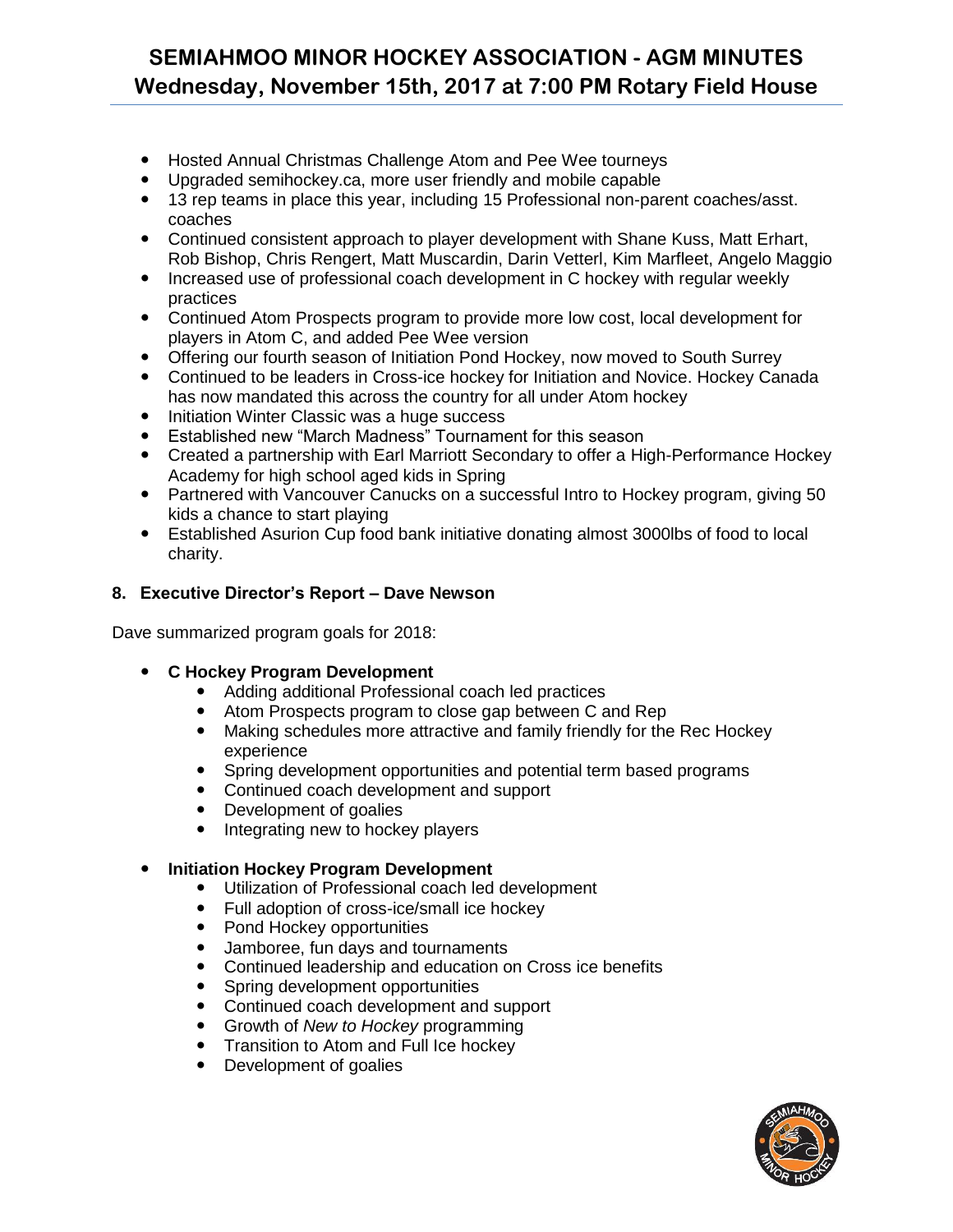#### **REP Hockey Program Development**

- Consistent technical plan in place for Atom-Midget
- Increase in development resources and ice allocation
- Professional non-parent coaches in place for most teams, experienced parent coaches in others
- Creation of athlete development pathway
- Influencing external environment PCAHA and BC Hockey
- Partnerships with local schools
- Creating Spring development opportunities
- Continued Parent education
- Continued focus on fair and transparent evaluation process
- Development of goalies
- Keeping costs reasonable

#### **9. Financial Overview – Andrew Grieve**

Andrew summarized the financial picture-

**Registration Revenue** decreased by \$34K over 2016 primarily due to the continued trend of reduced enrollment across all divisions of hockey rep and rec. The decrease in registration revenue was offset by \$11 K of revenue growth in fundraising and tournament revenue netting the revenue reduction to \$29K.

**Operating Expenses** were \$40K greater than 2016 due to the following:

- \$47K increase in ice costs
- \$27K increase in equipment expenses, first division replacement of jerseys
- \$29K decrease in spending in various departments, Admin, hockey operations

**Deficiency of Revenue to Expenses** of \$175K was offset by Gaming Grant award of \$150K, leaving a deficiency of \$24K to be absorbed by our capital reserve..

Registration continues to be a challenge, it is not just in one area of the organization we are seeing it across all divisions, this year's (2018) registration has continued this trend. We will continue to monitor this decline, adjust costs where possible and innovate ways to increase revenue from other streams.

We anticipate a continued commitment from the BC Government Gaming Grant Awards; We have received 2018's award and it is down  $@$  \$20K, indicating perhaps a changing of direction from the Gaming Branch. We continue to be vigilante and maintain as close to break even position as possible. Should we receive concrete evidence that the gaming grant distribution is changing significantly, we would need to re-evaluate our programs and fee structures.